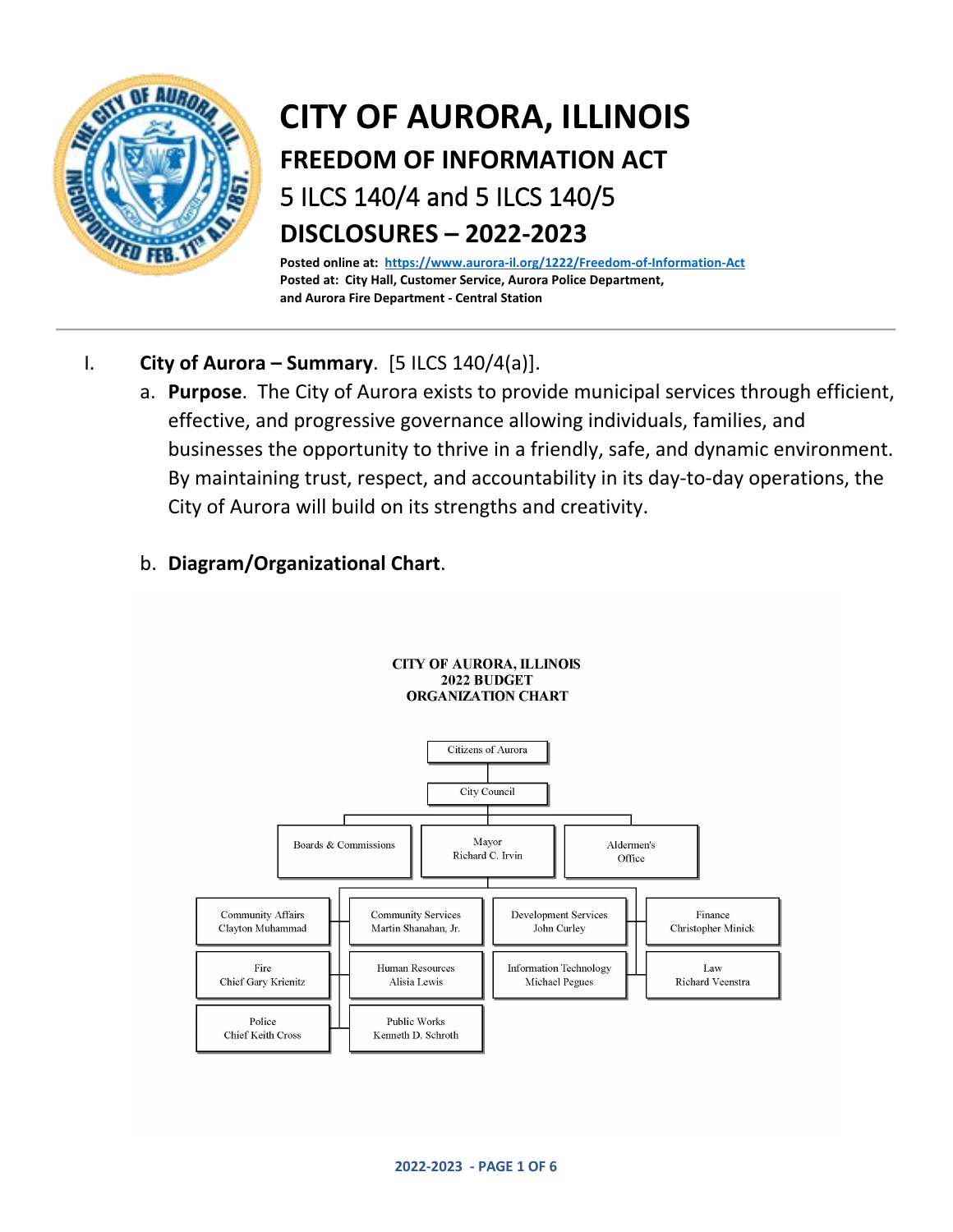c. **Operating Budget**. Year 2022:

General fund revenues \$204,630,266 All funds revenue \$498,486,525 General fund expenditures \$204,973,857 All Funds expenditures \$528,907,796

For additional information please visit our website at: [https://www.aurora-il.org/871/Bud](https://www.aurora-il.org/871/Budget)get.

## d. **Primary City Offices**.

- i. Aldermen's Office 60 E. Downer Place, Aurora, IL 60507
- ii. City Hall 44 E. Downer Place, Aurora, IL 60507
	- 1. City Clerk
	- 2. Finance Department
	- 3. Human Resources
	- 4. Information Technology Department
	- 5. Mayor's Office
- iii. Customer Service 3770 McCoy Drive, Aurora, IL 60504
- iv. Development Services 77 S. Broadway, Aurora, IL 60505
- v. Fire Department Central Station 75 N. Broadway, Aurora, IL 60505
- vi. Law Department 1 S. Broadway, Aurora, IL 60507
- vii. Police Department 1200 E. Indian Trail, Aurora, IL 60505
- viii. Mayor's Office of Community Affairs 55 E. Galena, Aurora, IL 60505
- e. **Employees**. The City of Aurora currently employs 944 permanent full-time employees and 52 part-time employees.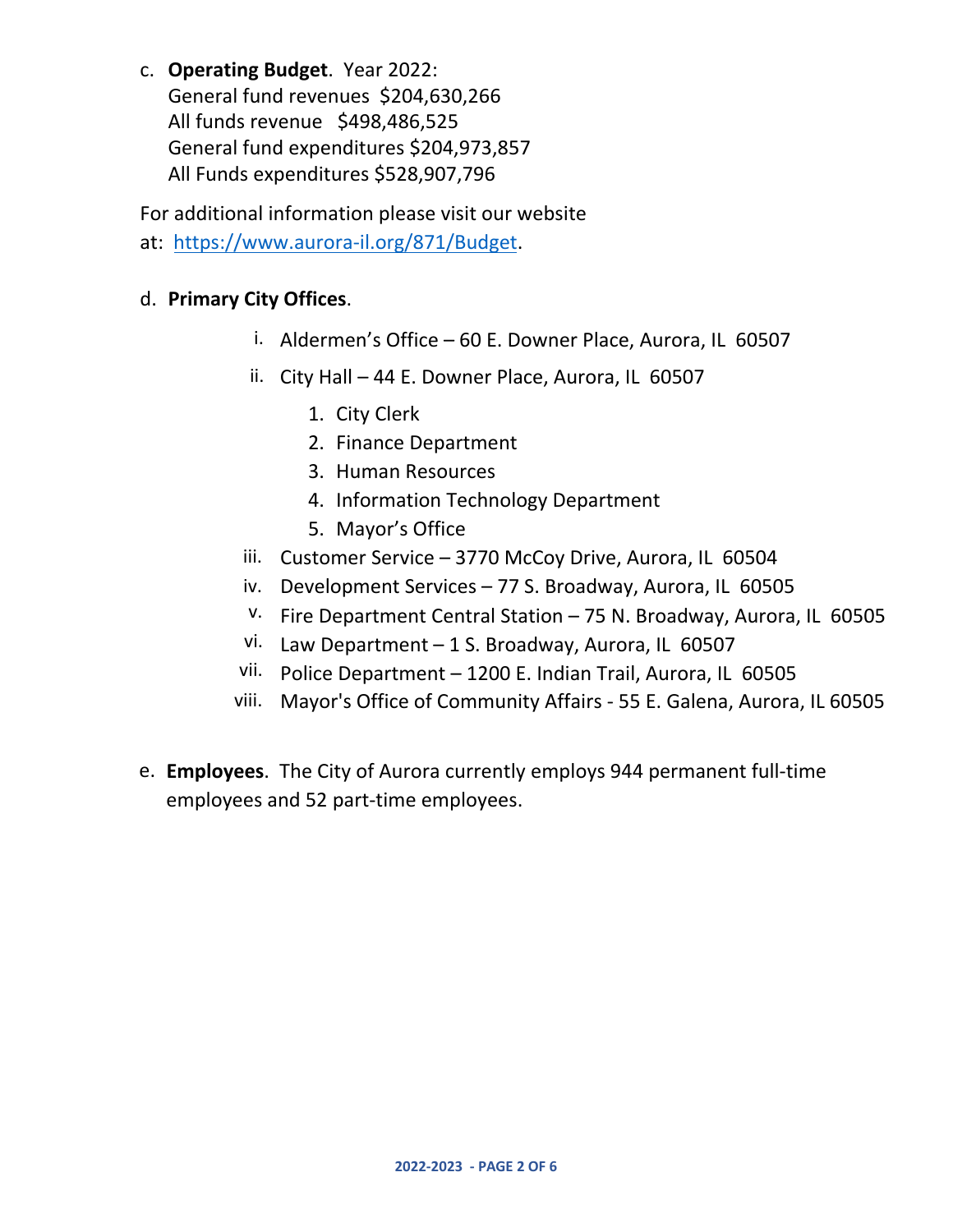f. **City Council and Committees.** For additional information regarding the City Council and Committees in the City of Aurora please visit our website at: [https://www.aurora-il.org/222/Aldermens-Office.](https://www.aurora-il.org/222/Aldermens-Office)

#### **City of Aurora City Council Members**

*Alderman At-Large - Alderman Sherman Jenkins Alderman At-Large - Alderman Ron Woerman Ward 1 - Alderman Emmanuel Llamas Ward 2 - Alderwoman Juany Garza Ward 3 - Alderman Theodoros Mesiacos Ward 4 - Alderman William "Bill" Donnell Ward 5 - Alderman Carl Franco Ward 6 - Alderman Michael Saville Ward 7 - Alderwoman Scheketa Hart-Burns Ward 8 - Alderwoman Patty Smith Ward 9 - Alderman Edward Bugg Ward 10 - Alderwoman Shweta Baid* 

## **City of Aurora Committees**

*Building, Zoning and Economic Development (BZE) Infrastructure and Technology (I&T) Rules, Administration and Procedures (RAP) Finance Public Health, Safety and Transportation (PHST)*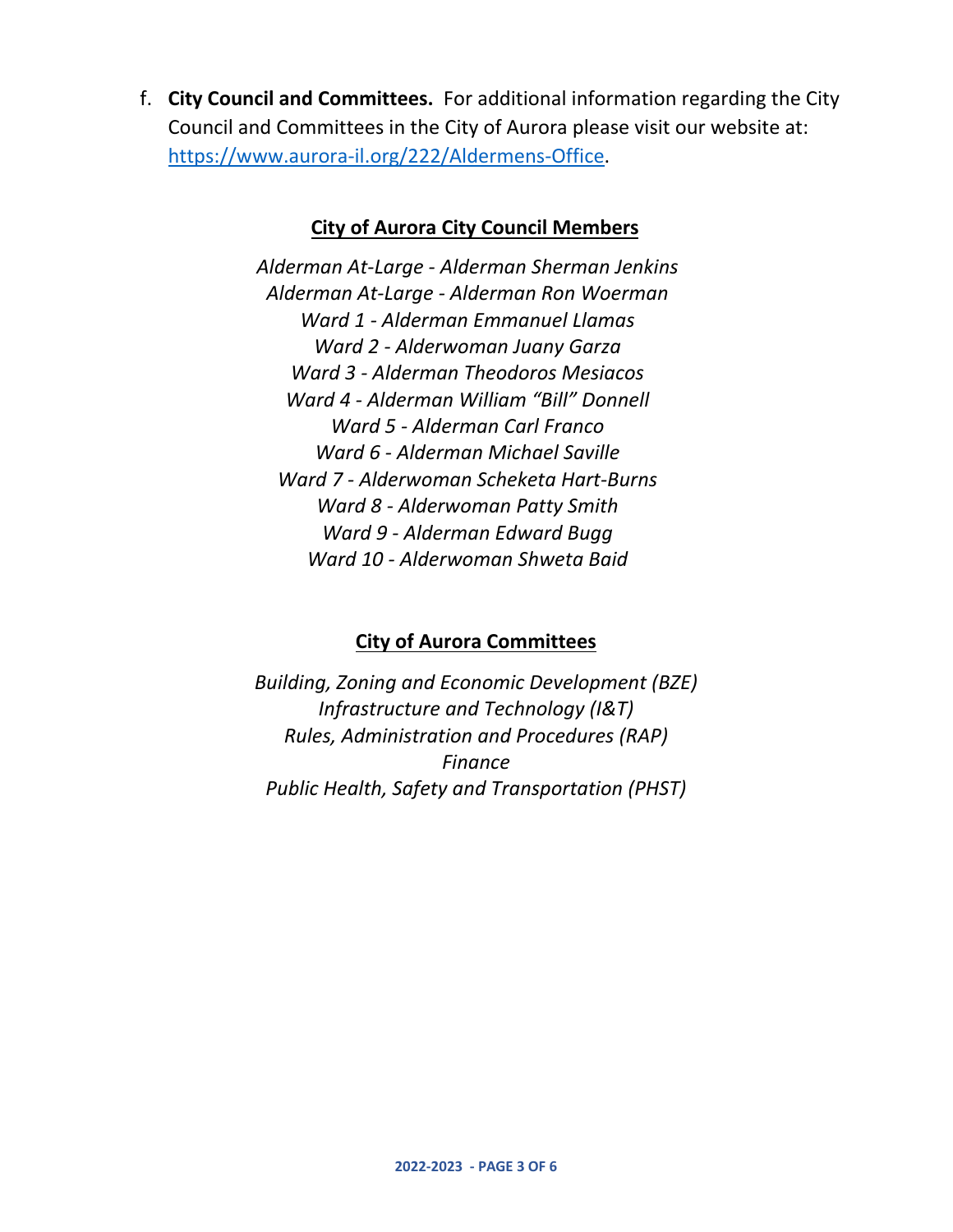g. **Boards and Commissions.** For additional information regarding the Boards and Commissions in the City of Aurora listed below, please visit this web page: [City of Aurora Boards-Commissions](https://www.aurora-il.org/230/Boards-Commissions)

*Advisory Commission on Disabilities African American Heritage Advisory Board Aurora Airport Advisory Board Aurora Area Convention & Visitors Bureau Aurora Civic Center Authority Board Aurora Housing Authority Aurora Innovation & Technology Advisory Commission Aurora Public Art Commission Aurora Veterans Advisory Council Aurora Youth Council Bicycle, Pedestrian & Transit Advisory Board Block Grant Working Committee Building Code Board of Appeals Civil Service Commission Civilian Review Board Complete Count Committee Downtown Board of Directors Downtown Executive Committee Education Commission* 

*Electrical Commission Electoral Board Fire Code Board of Appeals Fire Pension Board Foreign Fire Insurance Tax Board FoxWalk Design Review Committee Grand Army of the Republic Memorial Commission Hispanic Heritage Advisory Board Historic Preservation Commission Human Relations Commission Indian American Community Outreach Advisory Board Permanent Building & Fire Code Committee Zoning and Planning Commission Police Pension Board Retiree Health Insurance Trust Fund Board Sustainable Aurora Advisory Board Tree Board*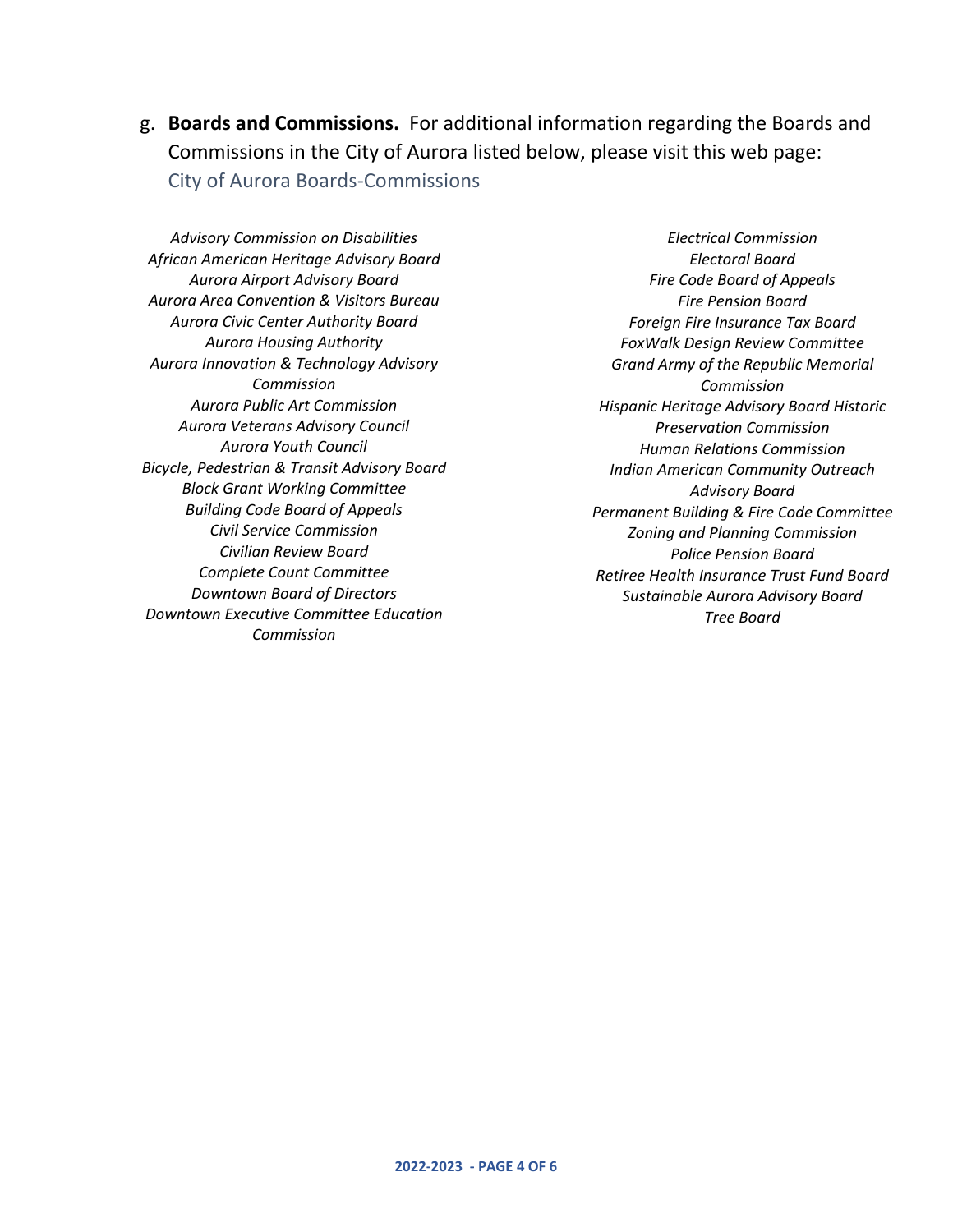#### II. **Procedure for Requesting Public Records**. [5 ILCS 140/4(b)].

- **a. Online.** To enter and manage your request online through the City's online portal please visit this web [page: https://www.aurora-il.org/1222/Freedom](https://www.aurora-il.org/1222/Freedom-of-Information-Act)-of-Information-Act
- b. **By Mail, Fax, or Email.** To make a request by mail, fax, or email, please download the FOIA Request Form found online here: [https://www.aurora-il.org/DocumentCenter/View/4675/FOIA-](https://www.aurora-il.org/DocumentCenter/View/4675/FOIA-Request-Form)[Request-Form](https://www.aurora-il.org/DocumentCenter/View/4675/FOIA-Request-Form) and mail, fax, or email to:

*City of Aurora FOIA Specialist 44 E. Downer Place Aurora, IL 60507 Fax: (630) 256-3079 Email: cityclerk@aurora.il.us*

c. **In Person.** To make a written request in person, please submit your request directly Monday through Friday between the hours of 8:00 a.m. - 5:00 p.m. at:

For: Fire or Ambulance Reports City of Aurora Fire Department Central Station 75 N. Broadway Aurora, IL 60505 Phone: (630) 256-4000

City of Aurora Customer Service 2770 McCoy Drive Aurora, IL 60504 Phone: (630) 256-4636 For: Police and Accident Reports City of Aurora Police Department 1200 E. Indian Trail Aurora, IL 60505 Phone: (630) 256-5720

- d. **Fees for Public Records**. Payment of all required fees must be made in cash, by cashiers or certified check, by money order, or other method accepted by the City of Aurora prior to the copying, mailing, or transmitting of any public record.
	- i. **Paper Copies**. Black and White, first 50 pages are free. Additional pages are \$.15 per side.
	- ii. **Commercial Requests**. \$10.00 for each hour after 8 hours spent by personnel in searching, retrieving, redacting, or copying a record. In addition, the actual cost of retrieving and transporting public records from an off-site storage facility when the public records are maintained by a third-party storage company under contract with the City of Aurora. An accounting of all fees, costs, and personnel hours in connection with the request will be provided to the Requester by the City of Aurora.